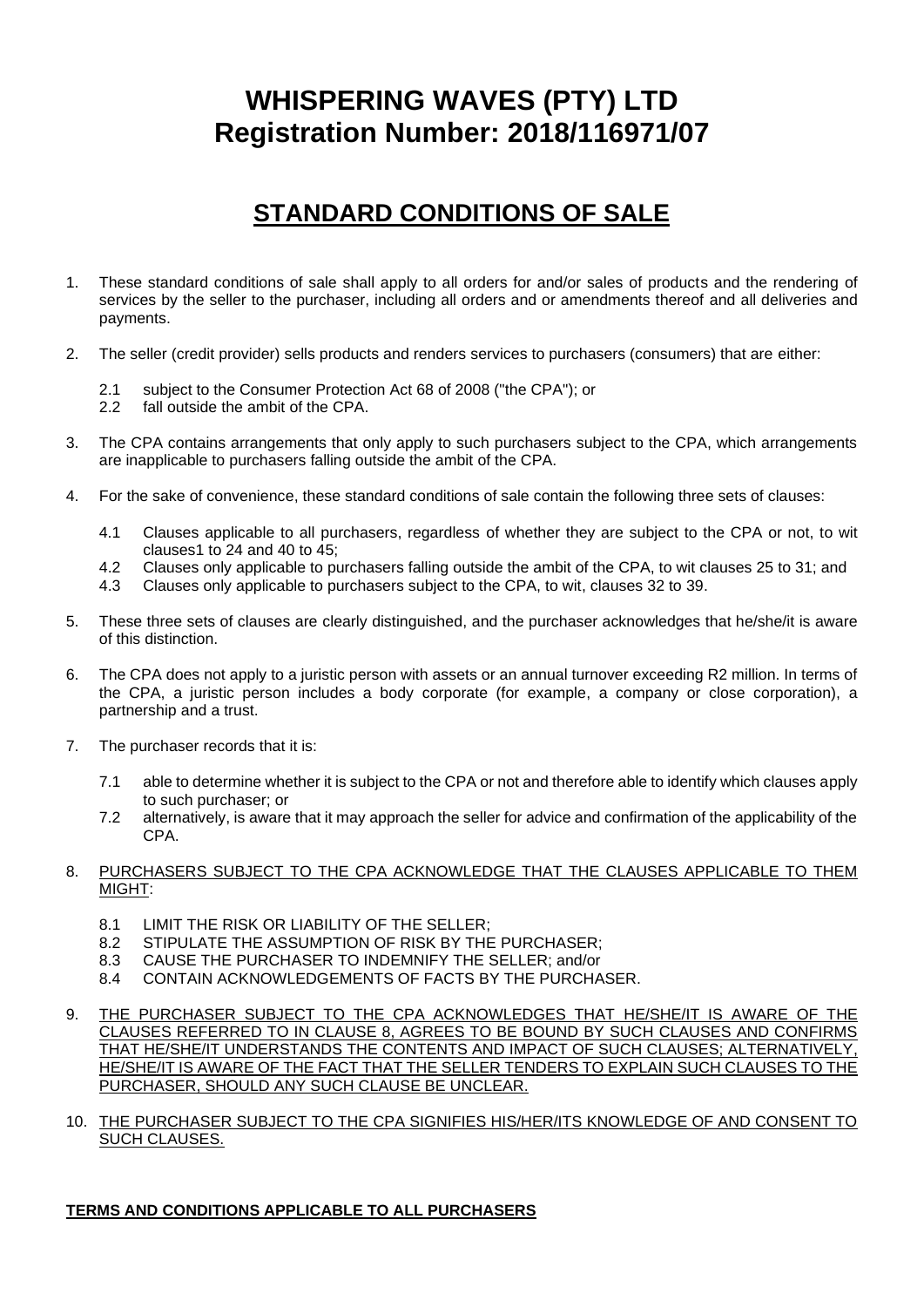## 11. THE PARTIES:

- 11.1 The seller of the products with particulars as reflected on the credit application and/or invoice is WHISPERING WAVES (PTY) LTD (Registration Number: 2018/116971/07).
- 11.2 The purchaser's particulars are reflected on the application for credit and/or the order in question.
- 11.3 The signatories to the credit application and these terms and conditions warrant that they are duly authorised to represent their principals and conclude this agreement.
- 11.4 The purchaser confirms the legal entity and particulars recorded in the credit application. Should any of these particulars change, the purchaser shall be obliged to inform the seller accordingly in writing.

## 12. THE PRODUCTS:

- 12.1 From time to time, the purchaser will place orders with the seller for the purchase of the products. In the event that the purchaser places an order, such order shall constitute an irrevocable offer to purchase the products in concern and acceptance of such order/offer shall constitute a sale on the terms and conditions stipulated herein, to the exclusion of any conditions to the contrary attached to or forming part of the purchaser's order or as stipulated in this terms and conditions.
- 12.2 The purchaser will not be able to cancel an order before delivery without the seller's written consent.
- 12.3 The products sold from time to time are described in the order placed by the purchaser and/or the delivery note and/or invoice.
- 12.4 When accepting an order submitted by the purchaser, the seller shall not be bound to execute such order irrespective of whether the seller accepted the order, and the performance of any such order will be in the sole discretion of the seller.
- 12.5 Acceptance of the purchaser's order by the seller shall occur when the seller accepts such order in writing and/or by executing the order.
- 12.6 The place of acceptance, which shall be deemed to be the place of contracting, shall be the place where the seller accepts the purchaser's order.
- 12.7 The purchaser shall ensure the accuracy of any order submitted by the purchaser.

## 13. THE PRICES:

- 13.1 The price payable for products ordered by the purchaser shall be the seller's list price ruling from time to time and as quoted by the seller to the purchaser from time to time.
- 13.2 The parties agree that some of the products are imported and that the list price or quoted price may increase from the date of quote to the date of delivery.
- 13.3 If the list or quoted price of the product increases by more than 5% between the date of quotation and date of delivery, the purchase price will be the higher of the two prices applicable at the date of quotation and date of delivery.
- 13.4 The said prices exclude additional costs, such as transportation. Such additional costs shall be agreed and/or stipulated separately from the purchase price.
- 13.5 Any quotation given by the seller shall be valid for a period of thirty days from the date of issuing and subject to price increases, however it remains in the sole discretion of the seller to determine a shorter date for the validity of a specific quotation.
- 13.6 If a quotation is not accepted within the above period, such quotation will lapse, and the purchaser will be required to request a new quotation.

## 14. PAYMENT OF PURCHASE PRICE:

- 14.1 Each delivery is to be considered as a separate contract, and upon delivery to the purchaser, an invoice will be issued for the purchase price and the transportation charges, if applicable.
- 14.2 Unless otherwise agreed in writing between the parties, payment of the invoices shall be made within 30 (thirty) days from the date of the statement on which the invoice first appears.
- 14.3 The parties record that discounts may be granted to the purchaser as a *quid pro quo* for timeous payment, which discount will be at the seller's absolute discretion. Should the purchaser therefore fail to make timeous payment, all such discounts previously granted shall lapse, and the full amount shall immediately be due and payable by the purchaser. The seller shall invoice the purchaser for the previously granted discounts on a transaction.
- 14.4 In the event that the parties reach an agreement in writing in respect of payment on terms other than indicated in clause 14.2 above and the purchaser is in default to make any payment according to such agreement, the full balance due on the date of such default shall immediately become due and payable.
- 14.5 The purchaser shall be liable for default interest at the maximum rate allowed in terms of the National Credit Act 34 of 2005 ("NCA") for incidental credit on any outstanding amount, calculated from the due date for payment until payment in full, calculated daily and compounded monthly at the end of each month

\_\_\_\_\_\_\_\_\_\_\_\_\_

## **Whispering Waves (Pty) Ltd**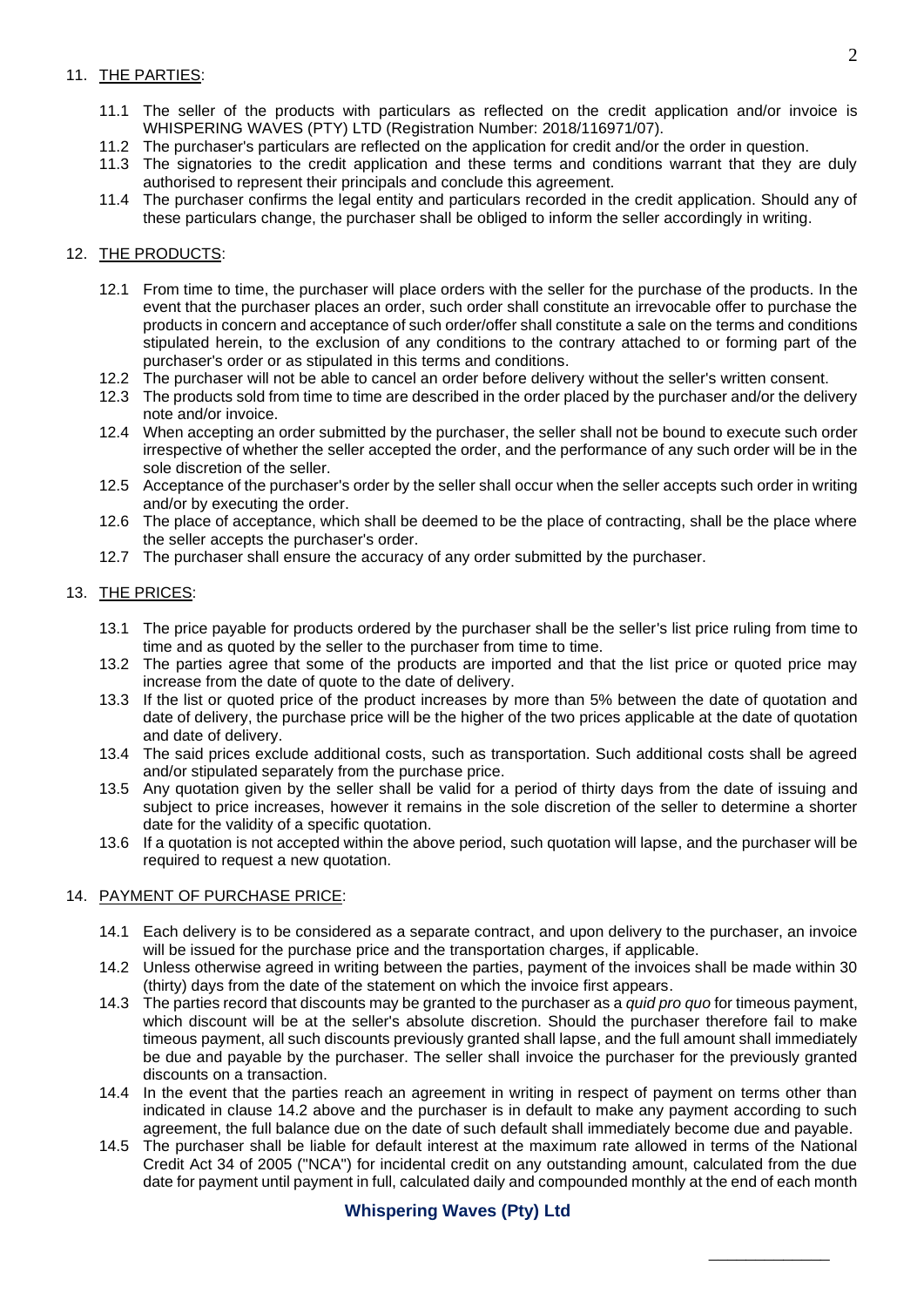unless otherwise agreed in writing.

- 14.6 Should any invoice not be paid on the due date or should the seller at any time be dissatisfied with the financial position of the purchaser, the seller may refuse deliveries and may, at its option, enforce immediate payment for all deliveries already made. The seller shall be entitled to require the purchaser to satisfy the seller that the purchaser will meet its obligations regarding the past and future purchase prices. The contents of this clause 14.6 shall not prejudice any of the seller's other rights that it may have in law.
- 14.7 All payments shall first be applied to redeem the interest, then any legal costs and thereafter the capital due in respect to the product's sale.
- 14.8 The purchaser shall pay the purchase price to the seller without any deduction whatsoever, free of exchange and/or set-off on or before the payment date.
- 14.9 The seller shall deliver a monthly statement of account.
- 14.10 Should the purchaser not have received the said monthly statement of account, it is obliged to inform the seller within 15 (fifteen) days of the end of any such given month and/or otherwise obtain a copy of such account.
- 14.11 The seller shall be entitled to appropriate any payment received from the purchaser to any indebtedness of the purchaser to the seller in respect of any sale of product or default interest.

#### 15. DELIVERY:

- 15.1 Delivery shall be affected at the seller's premises unless otherwise agreed in writing and subject to this clause.
- 15.2 The seller shall provide an estimated delivery date upon acceptance of the order, which delivery date may be subject to change. The seller will not be bound to affect any delivery on or before the estimated delivery date
- 15.3 Unless otherwise agreed, delivery shall be affected when the products are placed upon the wagon, carriage or vehicle of the carrier in the event that such carrier is contracted by the purchaser. Such a carrier shall be the purchaser's agent, and delivery to the carrier shall be deemed good and sufficient delivery to the purchaser.
- 15.4 In the event that the parties agree that such carrier is contracted by the seller, delivery shall be affected when the products are off-loaded at the premises indicated on the order in question.
- 15.5 Any remuneration payable in respect of the transportation of the products is to be paid prior to delivery, except in the event that the parties agree otherwise in writing, or the products are being purchased on an approved debtor's account, then the payment will be due when the purchase price of the products is due.
- 15.6 The purchaser agrees to ensure that the purchaser or an authorised individual shall be present to accept delivery and sign on the delivery notice and warrants the authority of such individual to accept and sign.
- 15.7 The signing of a delivery notice by the purchaser shall constitute acceptance of the contents of the delivery notice, subject to the further terms of this agreement. However, regardless whether the purchaser signs the delivery notice, it shall record and furnish any dispute as to the contents thereof and/or of the delivery in writing to the seller within 5 (five) business days of delivery, failing which it shall constitute prima facie acceptance of the contents of the delivery notice and/or delivery. The seller records that the limitation of a 5 (five) days' period is reasonably necessary to enable the seller to timeously investigate, verify and determine any such dispute.
- 15.8 For the same reasons, the seller shall not be liable for any damage to products or packaging caused during delivery, unless the seller is likewise informed in writing within 5 (five) business days after delivery.

#### 16. QUALITY AND TRADEMARKS:

- 16.1 The seller shall ensure that the products comply with the description thereof, as may legally be required.
- 16.2 The use of any trademarks under which the product is being supplied is conditional upon resale being made in the seller's original packaging.

#### 17. OWNERSHIP AND RISK:

- 17.1 Ownership of the product shall only pass to the purchaser against payment of the full purchase price. Should the purchaser default in making timeous payment, the seller shall be entitled to return of the product, following due process.
- 17.2 Risk of loss or damage to the products shall pass to the purchaser upon delivery. The purchaser shall take all reasonable precautions to ensure the safekeeping, safe storage and safe handling of the products.

#### 18. BREACH:

18.1 The seller is entitled to cancel this agreement summarily if any judgment is granted against the purchaser

\_\_\_\_\_\_\_\_\_\_\_\_\_

## **Whispering Waves (Pty) Ltd**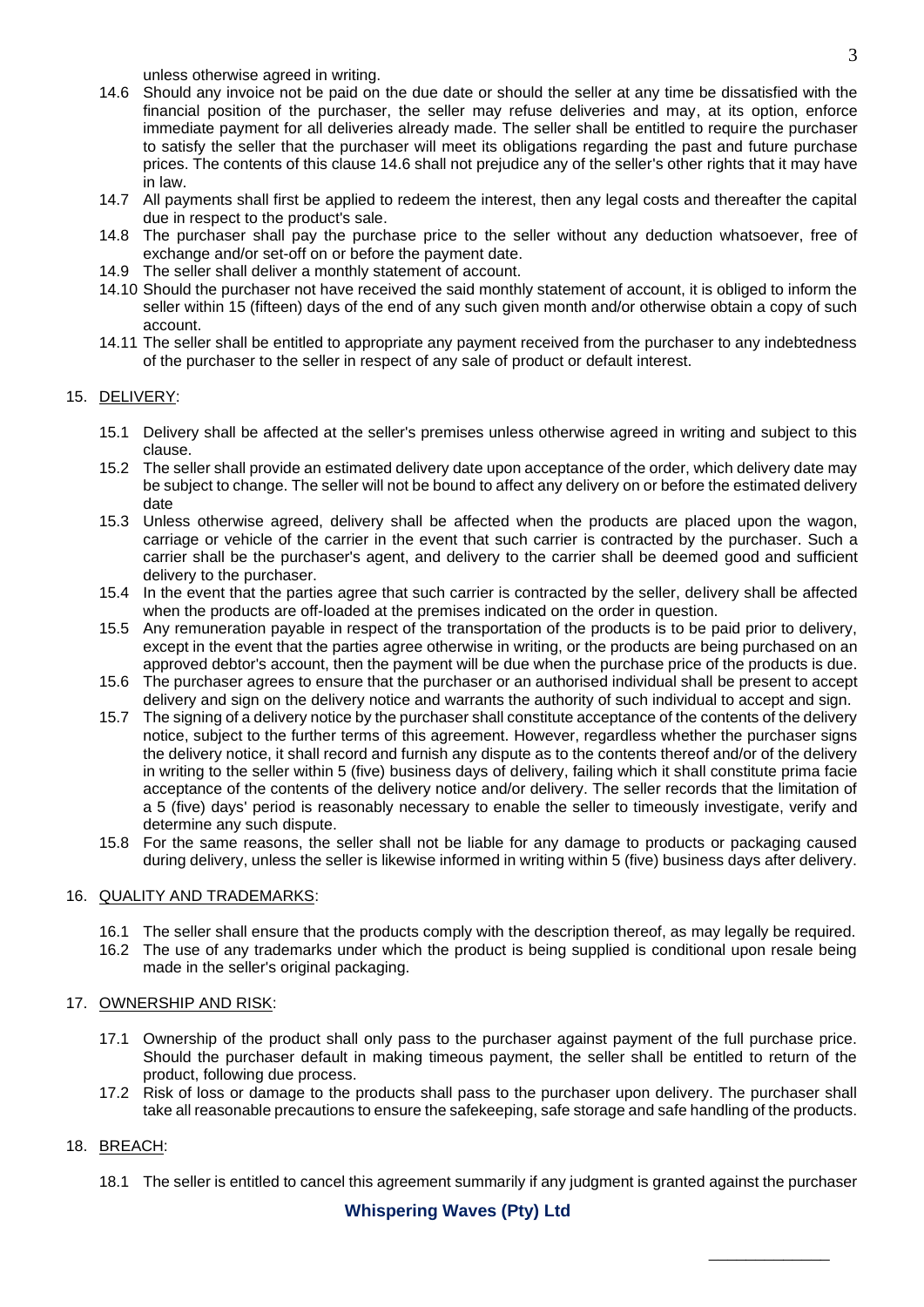or if the purchaser commits any statutory act of insolvency or is placed in business rescue.

- 18.2 If the purchaser is in breach of any of the terms and conditions stipulated herein and/or otherwise agreed between the parties, then the seller shall be entitled to claim immediate payment and/or performance by the purchaser of all the purchaser's obligations, whether or not the due date for payment and/or performance shall have arisen, in either event, without prejudice to the seller's right to terminate the agreement and/or claim damages. The aforegoing is without prejudice to such other rights as the seller may have at law and subject to sections 129 and 130 of the NCA, should the NCA be applicable.
- 18.3 In terms of section 45 and 28 of the Magistrates' Court Act, 32 of 1944, the purchaser consents to the jurisdiction of the Magistrates' Court (District Court or Regional Court) in respect of any legal proceedings resulting from this agreement. However, the seller shall be entitled to refer any dispute emanating from this agreement to a South African High Court with jurisdiction.

#### 19. NOTICES AND DOMICILIA:

- 19.1 The parties choose as their *domicilium citandi et executandi* their respective addresses set out in this clause for all purposes arising out of or in connection with this agreement, at which addresses all the processes and notices arising out of or in connection with this agreement, its breach or termination may validly be served upon or delivered to the parties.
- 19.2 For the purposes of this agreement the seller's address shall be 14 Crestwood Drive, Lonehill, Johannesburg, Gauteng Province, and the purchaser's address shall be the addresses as stipulated in clause 15 of the Credit Application, alternatively the email address utilised by the purchaser in communicating with the seller.

#### 20. SOUTH AFRICAN LAW:

The South African law shall apply to this agreement and all subsequent transactions.

#### 21. FORCE MAJEURE:

- 21.1 The seller shall not be liable for any loss, damage or injury occasioned by the purchaser by default in the performance of any obligation under these Standard Conditions of Sale if the default is caused by any occurrence whatsoever which is not within the control of the seller, including but not limited to industrial action, accident, power failure, breakdown of plant or machinery, order of any government authority, and, subject to clause 21.2 below, shortage of raw materials required for or in connection with the manufacture of the products. The seller will give the purchaser written notice of the occurrence.
- 21.2 In the event that the seller is prohibited or delayed to deliver the products to the purchaser at the agreed time by any event contemplated in clause 21.1 above, the seller may, as soon as possible after advising the purchaser thereof in writing, cease, postpone or decrease deliveries to the extent the seller deems fit.

#### 22. CLAUSE HEADINGS:

The clause headings in these Standard Conditions of Sale are inserted for reference purposes only and shall not be used in the interpretation thereof.

#### 23. CESSION OF CLAIMS AS SECURITY:

The purchaser hereby cedes all the book-debts and/or other claims currently due to him/her/it and which may become due to him/her/it in the future, to the seller as security for the due and proper fulfilment of the purchaser's obligations towards the seller arising from whatsoever cause with regard to any amount already due and payable or which may become due and payable in the future. This cession is not limited to but includes any amount due to the purchaser arising from the sale of any agricultural products.

#### 24. GENERAL CLAUSES:

24.1 It is recorded that orders shall be accepted and the products be supplied subject to these terms and conditions indicated herein.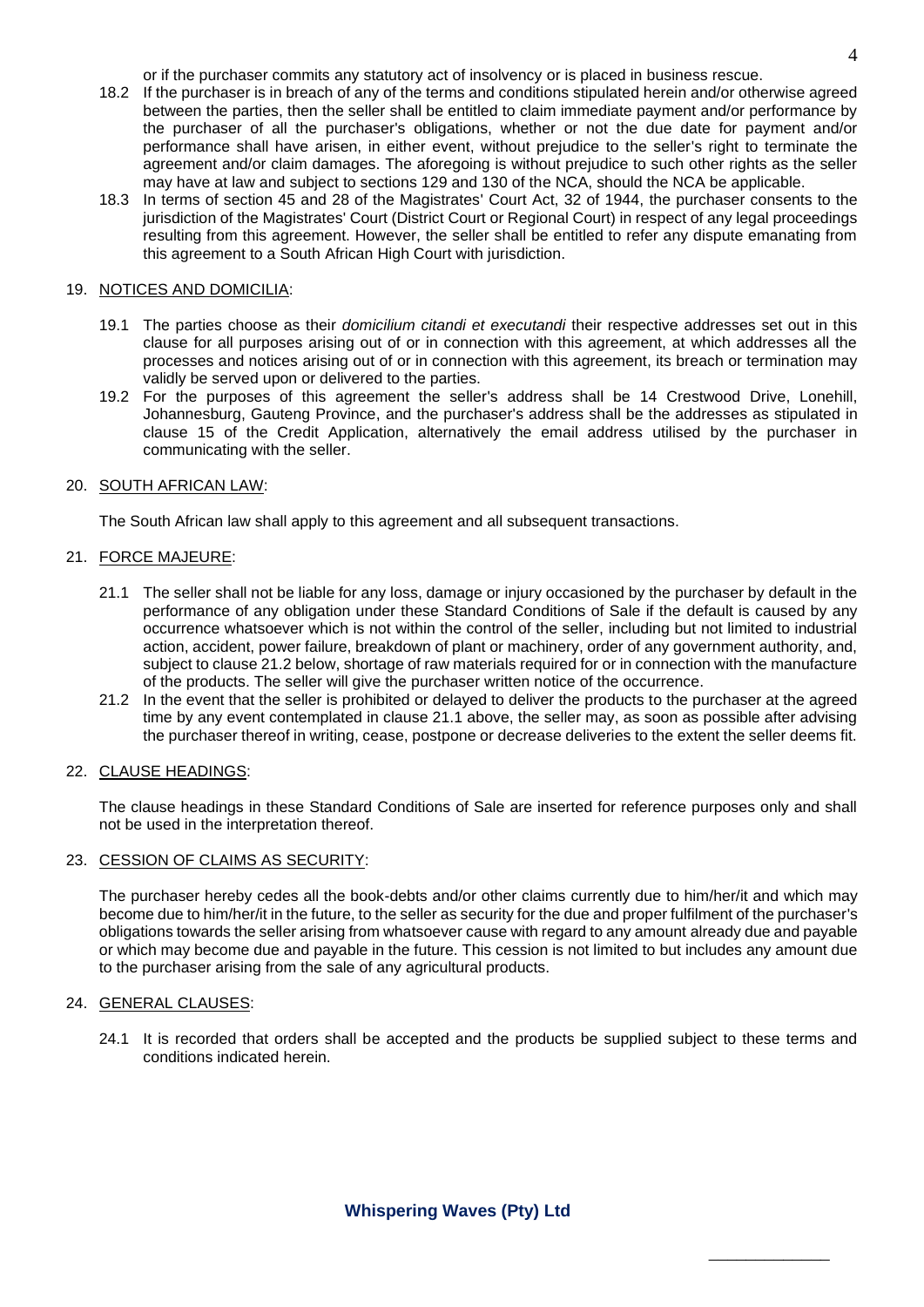- 24.2 This agreement records the entire agreement between the parties. No variation, amendment, addition or consensual cancellation of this agreement or any provision or term hereof or any other document issued or executed pursuant to or in terms of this agreement, shall be binding or have any force or effect, unless reduced to writing and signed by or on behalf of the parties.
- 24.3 No relaxation or indulgence, including the acceptance of late payments by the seller, shall be deemed to be a waiver by the seller of any or their rights to enforce strict compliance by the purchaser of any of its obligations in terms hereof, nor is such relaxation or indulgence to be deemed a novation of any of the terms and conditions of this agreement.
- 24.4 No representative, agent or salesman of the seller has any authority to vary these conditions or to make any representation on the seller's behalf and no purported variation of these conditions shall be of any effect unless it is in writing and duly signed by an authorised representative of the seller.
- 24.5 If any clause or term of this agreement should be invalid, unenforceable, defective or illegal for any reason whatsoever, then the remaining terms and provisions of this agreement shall be deemed to be severable therefrom and shall continue to be of force and effect.
- 24.6 The purchaser may not cede or assign any of his rights or obligations hereunder without prior written consent of the seller.
- 24.7 Any reference to the NCA and/or the CPA shall not by such reference and/or consensus and/or incorporation render such legislation applicable to this agreement and/or the purchaser, should such legislation not otherwise so be applicable by operation of law.

## **CLAUSES APPLICABLE SHOULD PURCHASER NOT BE SUBJECT TO THE CPA**

#### 25. WARRANTY AND RETURNS:

- 25.1 Unless otherwise stated in any written guarantee given by the seller, the sale of the product shall be free from all conditions and warranties, whether statutory, under the common law or otherwise as to quality, fitness for any purpose and/or merchantability thereof.
- 25.2 Any recommendations or advice given by or on behalf of the seller are given in good faith but without liability on the part of the seller, and the usage or application of the product shall be entirely the responsibility of the purchaser, without reliance on any statement of the seller.
- 25.3 The seller shall not be liable for any special and/or consequential damages suffered by the purchaser. The seller's liability shall in any event and in all circumstances where the seller might be liable, be limited to replacement of defective product or repayment of the purchase price, at the seller's discretion.
- 25.4 It is recorded that, once the product has been sold and delivered as ordered, such product is nonreturnable except in the event that the parties agree otherwise in writing, duly signed by both parties, in respect of such return.

## 26. LODGING OF CLAIMS:

- 26.1 The purchaser shall be entitled to inspect the product immediately upon receipt thereof and shall inform the seller in writing of any shortages, faulty product or defects in the product within 5 (five) business days from the date of delivery.
- 26.2 In the event that the purchaser fails to give the notice contemplated in clause 26.1 above, the quantity and quality of the delivered product shall be prima facie regarded to have been delivered free from defects in accordance with these Standard Conditions of Sale.
- 26.3 In the event the purchaser gives notice to the seller in accordance with clause 26.1 above and the seller is satisfied that the product is defective, then the seller shall replace a portion of the product with product of the same quantity, subject to the availability of the specific product.

## 27. DELIVERY:

- 27.1 The seller does not guarantee delivery on any specified date but will endeavour to effect delivery as near as possible to the date stated on the order and/or acceptance thereof. The purchaser shall not be entitled to repudiate or withdraw from the sale on the ground of late or non-delivery, nor to place the seller in mora in regard to delivery, nor shall the seller be liable for any damages suffered by the purchaser in event of late delivery by the seller.
- 27.2 The product reflected on the delivery note shall be regarded to be an agreed amendment to the order in question, to the extent that it differs from such order, unless the purchaser refuses receipt thereof in writing within 5 (five) days from receipt thereof.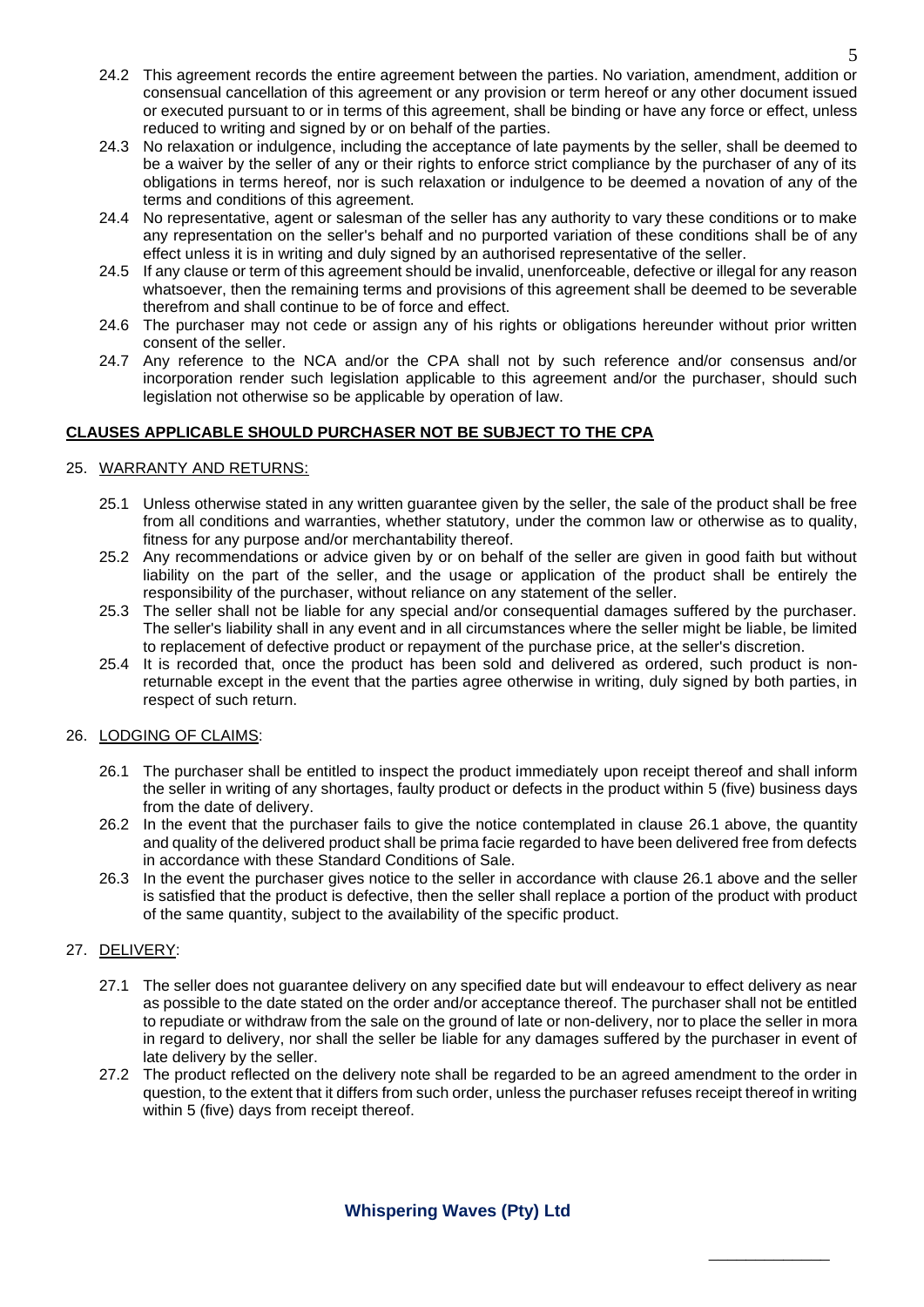#### 28. LIABILITY AND WAIVER:

- 28.1 The purchaser waives any claim for losses, damages or liability that he may have against the seller arising from, but not limited thereto, allegations that the product is not fit for the purchaser's purposes.
- 28.2 Subject to the contents of clause 28.1 above, the seller shall not be liable for any contractual, delictual and/or consequential damages, including but not limited to loss of profit, loss of production and loss of market share arising from any alleged deficiency and/or disability of the product and/or any late delivery thereof. The seller's liability will under all circumstances and notwithstanding how it arises, be limited, at the seller's sole discretion, to the replacement of the particular product at no charge to the buyer.
- 28.3 The purchaser further indemnifies the seller against:
	- 28.3.1 Any negligent and/or wilful act or omission by the purchaser or his employees or contractors with regard to the product or the use thereof;
	- 28.3.2 Any losses, damages (including consequential damages) or liability caused by or arising from, without limitation, the use, transport or storage of the product after delivery thereof to the purchaser;
	- 28.3.3 Any losses, damages (including consequential damages), death of or injury to third parties arising from the purchaser's omission to furnish such third parties with information regarding, without limitation, inherent dangers, correct use, storage and disposal of the product and/or the purchaser's omission to take all reasonable and necessary steps to prevent such events during the use, storage and disposal of the product by the purchaser; and
	- 28.3.4 Any losses, damages (including consequential damages) caused by or arising from any breach of any warranty.

#### 29. WARRANTY BY PURCHASER IN RESPECT OF PRODUCT:

The purchaser warrants that he/she/it is acquainted with the use, characteristics and inherent dangers related to the product and furthermore warrants that he/she/it has complied with all statutory requirements and is in possession of the necessary permits, authorisations and official documents required for the handling, purchase, storage, transport, treatment, use and/or disposal of the product (if any).

#### 30. FAILURE TO DISPUTE ACCOUNTS:

Should the purchaser fail to dispute any entry on the seller's monthly account within 30 (thirty) calendar days of the date of such account, the entries shall be accepted as correct and constitute conclusive proof of any such entry.

31. LEGAL COSTS:

Should the seller institute legal action against the purchaser pursuant to any sale agreement, the purchaser shall be liable for payment of the legal costs of the seller on an attorney and own client scale.

## **CLAUSES APPLICABLE SHOULD THE CPA APPLY TO THE PURCHASER**

#### 32. DELIVERY:

- 32.1 The seller shall not be liable for any damages suffered by the purchaser resulting from late delivery of goods, save to the extent that the seller may be liable for such losses in terms of the provisions of section 47 of the CPA in the event of any shortages of the products.
- 32.2 Should any product be delivered erroneously, the purchaser shall within 10 (ten) business days after the delivery, inform the seller accordingly, in which event the purchaser may retrieve such erroneous delivery within 20 (twenty) business days.

#### 33. QUALITY:

In the event of any allegation that the goods are unsafe or defective, the seller shall not be liable for any damages caused where such characteristic, failure, defect or danger did not exist at the time of delivery of the products by the seller to the purchaser.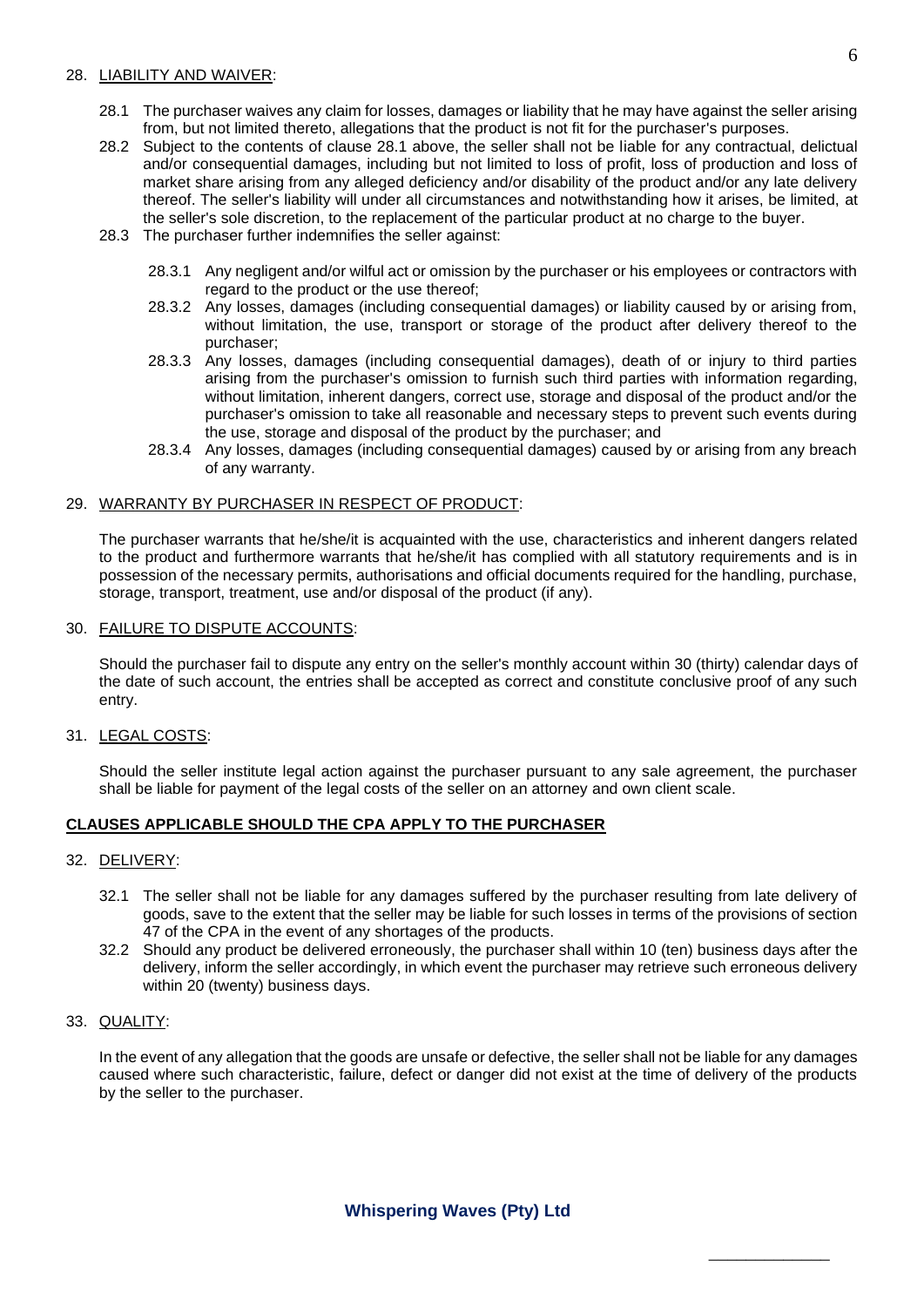#### 34. INDEMNITY:

The parties agree that, given the purpose for which the goods are purchased, consequential damages in the event of breach of contract may be astronomical. Should the seller accept liability for such consequential damages, it will have a substantial impact on the cost of the goods for the purchaser. The purchaser consequently elects to limit the seller's liability for all forms or breach of contract to the replacement of the products, free of charge, or repayment of the purchase price paid by the purchaser (at the election of the purchaser).

#### 35. LIMITATION OF THE SELLER'S LIABILITY:

- 35.1 The seller shall ensure that the delivered product corresponds with the label description prescribed by law.
- 35.2 The purchaser undertakes to make himself familiar with all relevant characteristics of the product, as described in the seller's catalogue (if applicable), available from the seller's agent and/or website, within 5 (five) days of the delivery date, and which description shall be deemed sufficient disclosure of all patent and latent characteristics of the product and the seller in addition tenders to address any further enquiries in this regard.
- 35.3 The product shall comply with all statutory quality requirements specifically applicable to product.
- 35.4 The seller shall therefore not be liable for any non-compliance in respect of the aspects set out in paragraph 35.2.

#### 36. SHORTAGES:

- 36.1 If any shortages of product occur for any reason whatsoever:
	- 36.1.1 The seller shall take reasonable steps to inform the purchaser thereof as soon as it is practicable to do so;
	- 36.1.2 The seller shall offer other product to the purchaser at the list price of such other product; and
	- 36.1.3 The purchaser shall not under any circumstances have any claim against the seller of whatever nature resulting from such shortages of product, should such shortages be beyond the control of the seller.
- 36.2 In addition, the future supply and availability of product ordered by the purchaser remain dynamic, unpredictable and beyond the control of the seller. The seller shall therefore not be liable for any early, late, short or insufficient deliveries and/or inability to deliver.
- 36.3 The purchaser shall familiarise himself and comply with all statutory prescriptions in the handling of the product.

## 37. COOLING-OFF PERIOD:

Should any transaction be the result of direct marketing by seller's agent and should such transaction be subject to the CPA, the purchaser shall have the right to terminate the transaction in writing, within 5 (five) business days after conclusion of the transaction or 5 (five) business days after delivery of the product. The purchaser shall at its own cost and risk return any product already delivered. The seller shall refund any payment made by the purchaser within 15 (fifteen) business days after such return or, when no product had been delivered, 15 (fifteen) business days after receiving notice of the rescission.

## 38. LEGAL COSTS:

Should any party incur legal costs to enforce the agreement, the unsuccessful party shall pay the legal costs of the successful party on an attorney-and-client scale.

#### 39. PLAIN LANGUAGE:

The purchaser confirms that it is an experienced businessman/businesswoman with at least such average business and literacy skills as could be expected from such consumer. The purchaser therefore confirms that this agreement in plain language is and understandable, alternatively confirms that he/she/it (the purchaser) is aware of the right and opportunity to have any clause explained by the seller.

## **Whispering Waves (Pty) Ltd**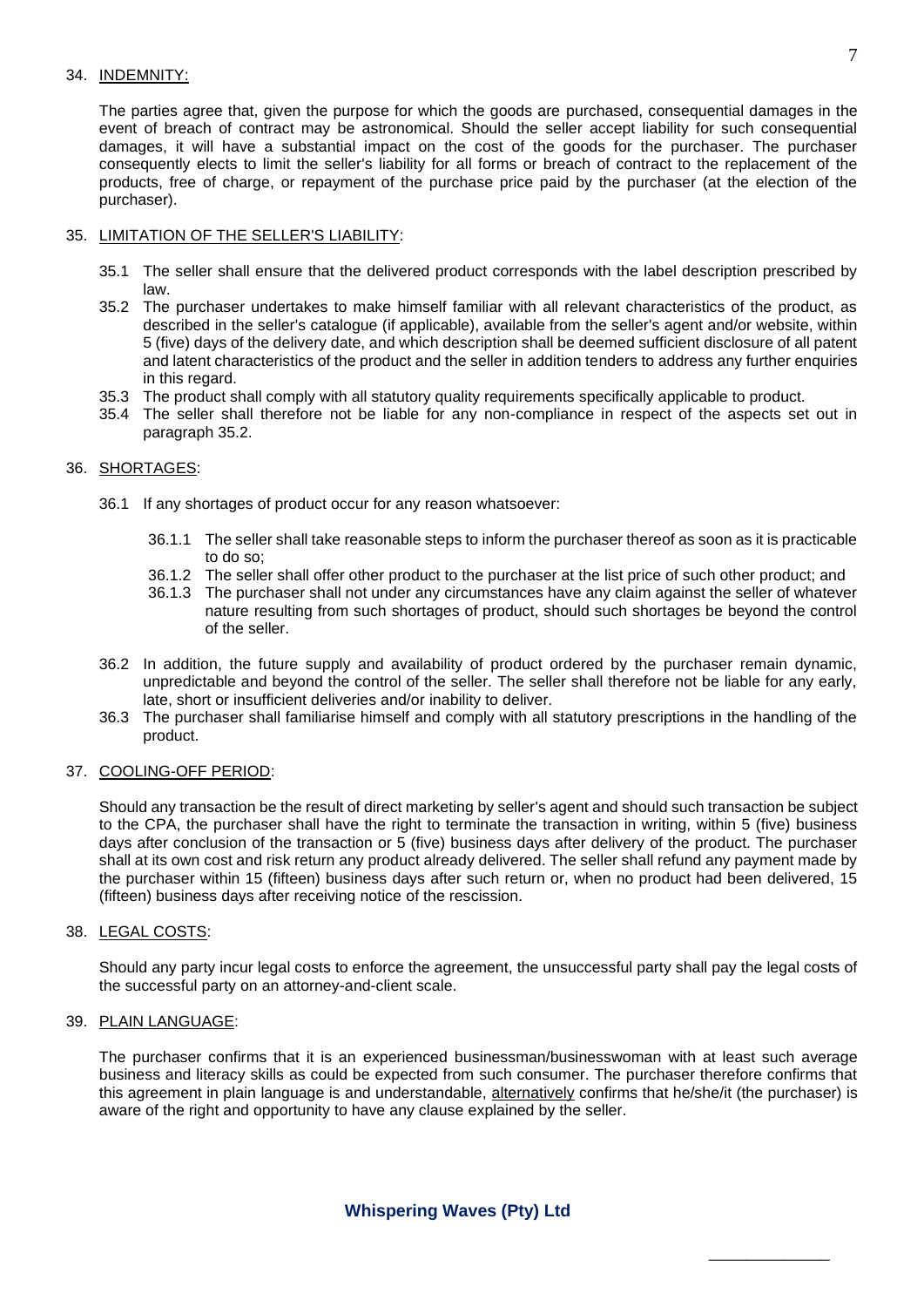#### **APPLICATION OF TERMS AND CONDITIONS**

#### 40. CONDITIONS OF SALE APPLICABLE TO ALL TRANSACTIONS:

- 40.1 The purchaser hereby confirms that he/she/it is aware of the above terms and conditions, that he/she/it is authorised to sign this agreement and that he/she/it has had sufficient opportunity to study and consider the terms and conditions prior to signing the agreement, and by signing the agreement he/she/it confirms and agrees that he/she/it has read, understood and accepted the terms and conditions of this sale agreement, and which terms and conditions will apply to all orders and purchases on the purchaser's account or otherwise.
- 40.2 The parties agree that for an indefinite period any subsequent transactions concluded between them shall be governed by these terms and conditions, which shall be incorporated into each such transaction by reference.

#### 41. BINDING AGREEMENT:

The seller offers to contract with the purchaser on the terms and conditions contained in this sale agreement. With any purchases, the purchaser accepts such terms and conditions and a valid and binding agreement shall then come into existence.

#### 42. INCORPORATION BY REFERENCE:

It is expressly agreed that the terms and conditions stipulated herein are incorporated in any sales made by the seller to the purchaser.

#### 43. LIMITATION OF RISKS:

The purchaser confirms that this agreement limits the seller's liability, transfers risk and liability to the purchaser and contains indemnities and factual admission by the purchaser, which is accepted as such.

#### 44. ARBITRATION:

- 44.1 The seller shall at their sole discretion be entitled but not obliged to refer any dispute arising from the sale agreement for adjudication by arbitration in accordance with this clause 44.
- 44.2 Such arbitration must be held:
	- 44.2.1 at Johannesburg or such other place nominated by the seller;
	- 44.2.2 in the manner to be prescribed by the arbitrator in accordance with clause 44.5 below;
	- 44.2.3 promptly, with the view to finalise the same within 45 (forty five) business days from the date on which the dispute is referred for arbitration or such longer period as determined by the arbitrator; and
	- 44.2.4 subject to the provisions of the Arbitration Act 42 of 1965, as amended, save for where this clause 46 states otherwise.
- 44.3 The seller shall nominate 3 (three) possible arbitrators by written notice to the purchaser, which notice may be forwarded to the purchaser by facsimile or email to the facsimile number and/or email address nominated in clause 15 of the Application for Credit. The persons nominated as such shall be practising advocates practising as such for a period of at least 10 (ten) years and/or retired judges.
- 44.4 The seller shall, within 5 (five) business days from the date of transmission of such written notice, nominate 1 (one) arbitrator from the ranks of the said 3 (three) nominated arbitrators, to act as arbitrator in the matter, failing which the seller shall be entitled to nominate the arbitrator.
- 44.5 The parties shall within 5 (five) business days from the date of nomination of the arbitrator in accordance with clause 46.4 or as soon as possible thereafter on a date suitable to the arbitrator, schedule a pre-trial conference with the arbitrator to determine:
	- 44.5.1 a timetable within which the exchange of such pleadings prescribed by the arbitrator and discovery must take place;
	- 44.5.2 when the arbitration will take place;
	- 44.5.3 the manner in which and the timeframe within which a joint trial bundle must be made available to the arbitrator; and

\_\_\_\_\_\_\_\_\_\_\_\_\_

44.5.4 the manner in which testimony must be recorded.

## **Whispering Waves (Pty) Ltd**